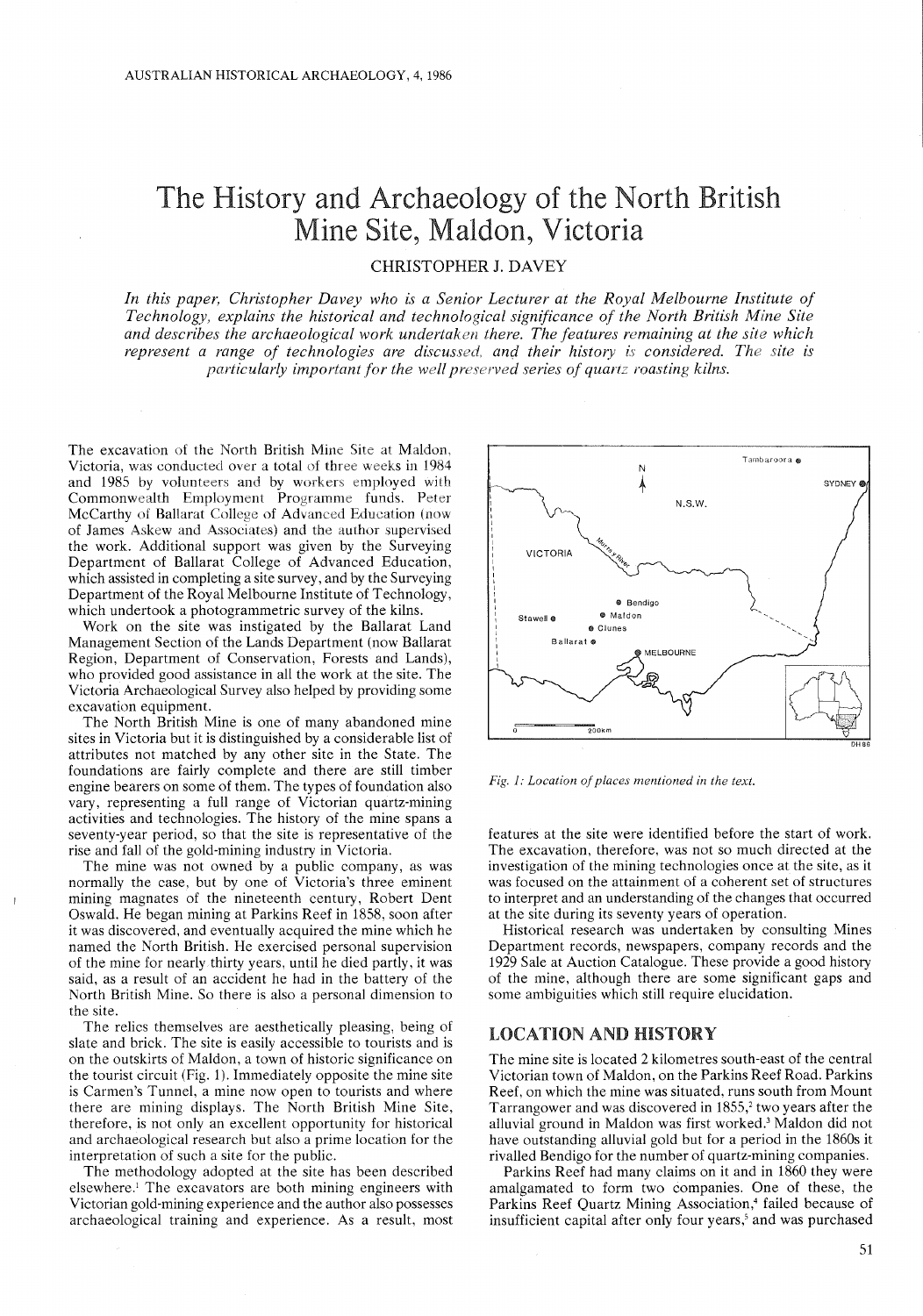



*Fig.* 3: *Sketch plan of the North British. Mine Site.*

*Fig.* 2: *The North British.Mine viewed from the south-west before the fire of 1890, The kilns can be seen in operation behind the centre chimney. The mine in the background* is *the Independent Mine, also owned by Oswald. (Photograph: Victorian Department of Industry, Technology and Resources.)*

by three men who are now buried next to each other in the Maldon cemetery: James Ward, John Robinson and Robert Dent Oswald.<sup>6</sup> They renamed the mine the North British, presumably because of their Scottish heritage and to distinguish it from the neighbouring Independent Mine, which had strong Cornish connections, and began operating it as a public crushing works for nearby claims," while undertaking exploratory work, often by means of tribute agreements.<sup>8</sup>

Some gold was found near the surface of the mine but Oswald was convinced that the major riches were to be found at depth. At his own expense and that of some tributors, development was taken progressively deeper. However, it was not until about 1875 that he started to be rewarded,<sup>9</sup> and by 1887 the North British Mine was being described as one of the richest mines in the world<sup>10</sup> (Fig. 2). That may have been true at the time, as it was producing about 100 tons of ore per week at an average grade of more than 2 ounces of gold per ton and did so for nearly 5 years. The incomplete records of production indicate that the mine yielded a total of about a quarter of a million ounces (8.3 tonnes) of gold and in Maldon only the South German Mine exceeded that.

The mine's history was not without incident. In 1890 the mine had a fire which destroyed the boiler and winder houses and engineering shop, necessitating the replacement of some of the equipment in them."

Oswald was renowned for his careful treatment of the difficult Maldon refractory ores. He always used the best equipment and processes available and had the most efficient machinery. A new battery was constructed in about 1885 and a chlorination plant in 1890. When Oswald died in November 1891, he was one of the richest men in Victoria and was greatly mourned in Maldon where he had long been a employer of a large body of men."

The mine remained in the estate of R. D. Oswald until May 1913, when it became a public company." Without the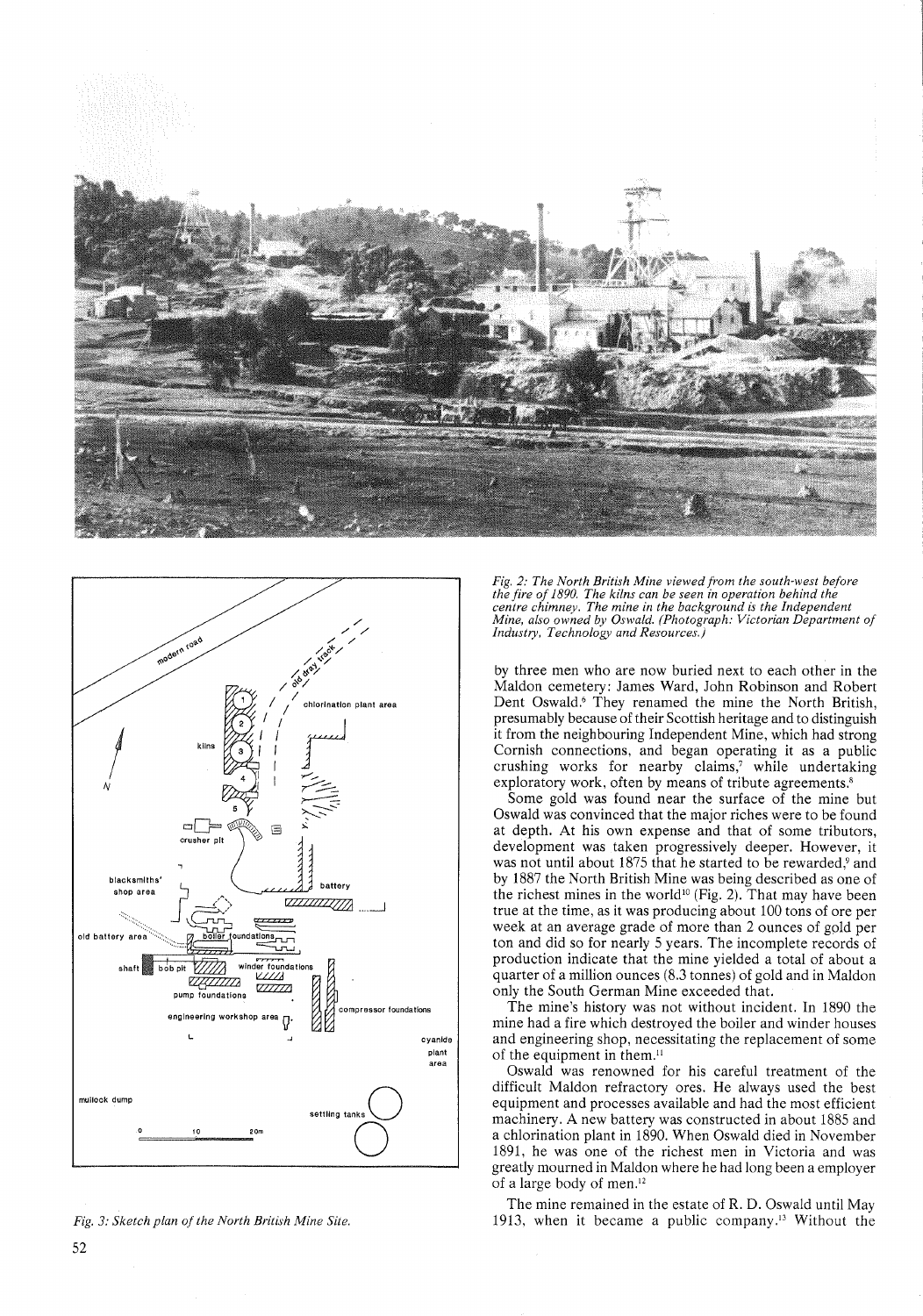

personal commitment of the owners, mine development slowed and even the re-formation of the company in 1924 did not halt its decline. It ceased operation in 1928 and was sold up in 1929. Most of the plant went for scrap, although some of the engines and the compressor are said to have been bought by mines in Bendigo. The site itself was bulldozed by the Department of Mines after World War 2, in an attempt to make it safe. The debris spread about the site by this activity forms the bulk of the material, over the foundations, which had to be removed during the excavation recently undertaken.

# **THE SITE**

The configuration of structures remaining at the site is typical of nineteenth-century gold mines and is shown in Fig. 3. Extending from the shaft on its east side is a pit in balance mechanism, the pump bob, was once located, At the end of this are the foundations for the steam engine and the associated flywheel and crank which drove the pumping gear.

Behind the pump-engine foundations, immediately to the east, are the foundations for the winder and the winding engine, Mining law in Victoria required the winder driver to have a direct view of the shaft brace, that is the surface landing platform, and so the winder foundations are higher than those for the pump. One building, the largest at the site, contained the pumping and winding engines. To the north of this was the battery shed, where the foundations of the engine remain, as well as the timber foundations of the battery boxes themselves.

Between the two buildings was the boiler house (Fig. 4), strategically placed so that steam had only to be piped a minimum distance to all the major engines. After the introduction of rock drills at the mine in about 1880, a compressor was required and this from 1890, at least, was located

*Fig.* 4: *Plan of the boiler-house area.*

immediatelv to the east of the winder house. It was also conveniently near the boiler house and being next to the winder could be controlled by the winder driver.

In the period from 1876 to the 1890s, ore was taken from the top brace, which is a landing platform in the headframe, along a tramway to the kilns. From the kilns it was transferred by a hand-truck to the first battery, located to the west of the shaft. The engine to drive this battery was fed by steam raised in boilers installed immediately to the north of that battery. In these locations. the smoke and fumes from the chimneys and the kilns would be carried away from the mine by the prevailing south-westerly wind. On days of north wind, care would have been required not to set fire to the headframe, Later, instead of placing the ore into the kilns, it was tipped from the same tramway into an ore bin which fed a jaw crusher. From there the ore was conveyed to the later battery.

The chlorination plant which was installed in  $1890$ ,<sup>14</sup> was located on the north side of the second battery, where it could conveniently receive the concentrates from the battery. The cyanide plant was constructed in about 1901 and was placed to the south-east of the battery, again in a convenient location.

On the north side of the shaft was the blacksmiths' workshop. It was equipped with a large steam hammer and was close to the shaft, so that items such as drill steels could be sharpened or repaired with a minimum of transport from the shaft. On the south side of the winder house was an engineering shop. This contained many machines which were not usually found on mine sites and gave the North British Mine the distinction of being a manufacturing centre for mining equipment, as well as a mine.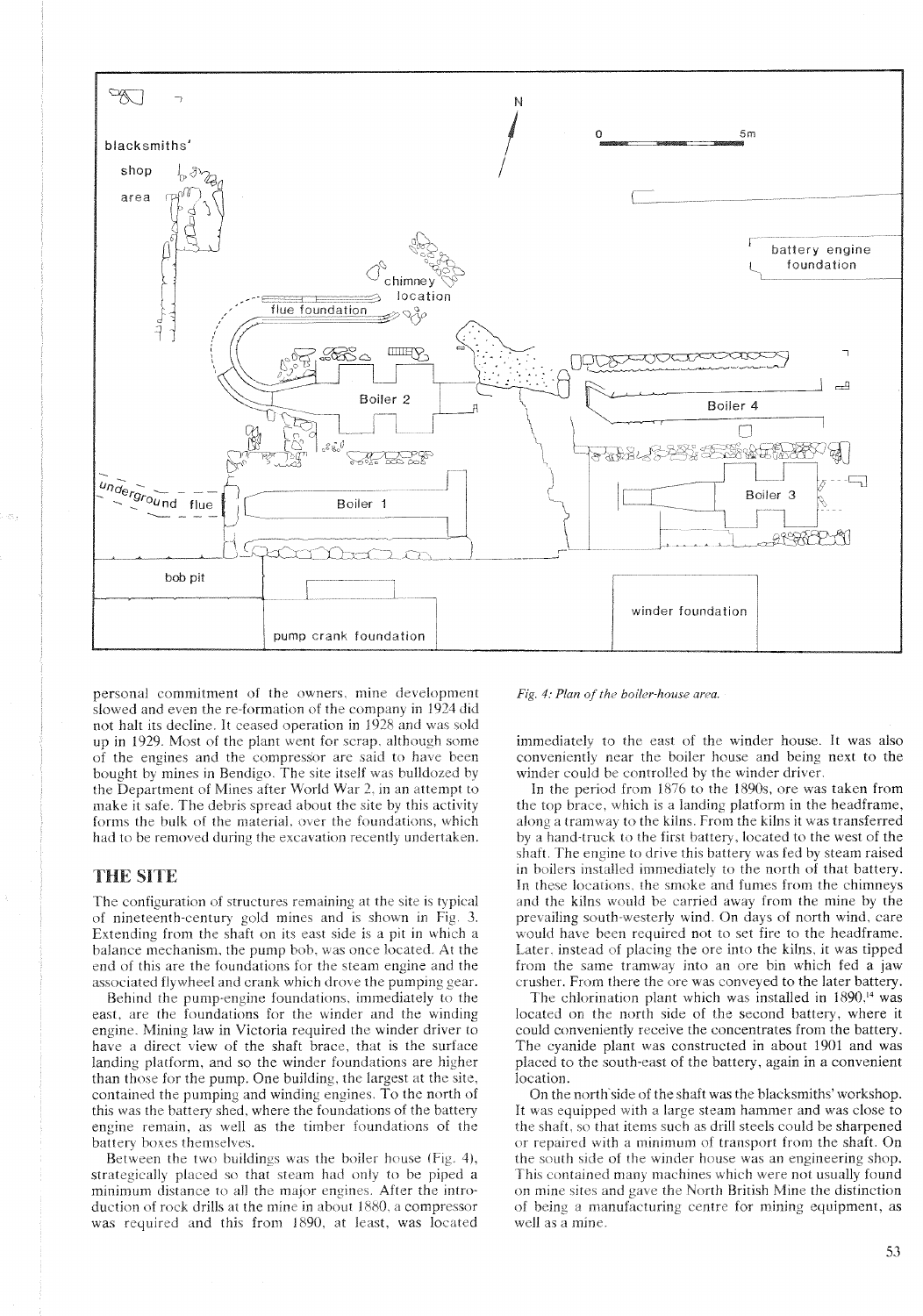

*the south-west ofthe kilns during excavation. The Fig.* 5: *2 (see Fig.* 3) *is uncleared. entrance*

Dams were located on the eastern and western sides of the site and the waste rock was taken by tramway from the shaft and dumped to its south. The change house, where the workforce changed clothes, is said by Mr 'Motor' Leach, who worked at the mine between 1916 and 1926, to have been on the south side of the shaft, but there is now no immediate evidence of it. Also without trace is the assay laboratory, which was between the boiler shed and the blacksmiths' shop.

## EXCAVATION AND CLEARANCE

## The kilns

There are the remains of five kilns at the site (Figs  $5 & 6$ ) and they have deteriorated rapidly over recent years because of the ease with which access could be gained to their tops by means of the debris piled in front of them. To ascertain the state of the front of the kilns and to remove this access, it was decided to clear the debris from the front of them. In addition, debris inside three of the kilns was bailed out. There was no stratification in the debris and the only artefacts found amongst it were a few discarded boiler bars and some diamond drill core.

The debris in front of the kilns was removed under close supervision in early November 1984, with the aid of a backhoe operated by Alan Lang, a local contractor. One large stump, that of a peppercorn tree, was removed from in front of the southern kiln. Only one ground surface was obvious and this was the one coinciding with the bottom of the kilns. It was formed from compacted quartz chips which no doubt derived from the knapping of burnt quartz, that is its breaking by means of hand tools, as it was taken from the kilns. The foundations of the south wall and the posts of a shed built against the kilns after they ceased to be used, were found and left in place, but the ground level of this shed was not evident. Much of the debris contained slate from the kilns, distinguish-

able by its pink colour. This was sorted out of the debris for possible future use in the stabilization of the kilns.

The southern kiln was largely destroyed in 1913, when the jaw crusher was installed, together with its ore bin and conveyor which transferred the crushed stone to the battery." When clearing the kiln area, jaw crusher blades and toggles, the linkages that operated the crusher blades, were found.

On top of the kilns are the remains of a dray track. The 'embankment of the track had eroded and this was reconstituted as a matter of conservation and safety. The dray track was used while the site served as a public crushing works in the 1860s and 1870s and before the first headframe with a top brace was built over the shaft in 1877.<sup>16</sup> No evidence of the tramway which ran from the mine shaft and along the top of the kilns in the 1880s and 1890s, remains.

The three southern kilns for burning quartz were built in about 1864 and the northern two were added later. This sequence of construction may be deduced by comparing the kilns' stonework, in which a vertical break occurs between the southern three kilns and the northern two, and early records.

There are no references to the building of kilns by the Parkins Reef Quartz Mining Association, and the first record is in 1865, one year after Oswald and Company acquired the mine, when three kilns are mentioned.<sup>17</sup> The kilns have the same design as those of the Caledonian Crushing Mills, located in Long Gully, Maldon, and owned and operated by Oswald from about 1859. So the new owners may well have been responsible for the building of the North British Mine kilns.<sup>18</sup>

The burning of quartz was common in Victoria from 1852, but continued longer at Maldon because it was believed to help with the processing of refractory ore.<sup>19</sup> In Maldon the remains of kilns are located at the sites of the Union Mine, Cookman's Mine and the Caledonian Crushing Mills. Kilns were also used in Bendigo, Clunes and Stawell in Victoria and Tambaroora in New South Wales, but the North British kilns are the most complete of those that remain in Victoria.

## Boiler foundations

The foundations of the boilers (Figs  $4 \& 7$ ) were completely covered with debris and were not at all apparent, although an underground flue from the pump foundation area to the site of the western chimney was clear. This debris would probably have been bulldozed over the boiler-house area during one of the Department of Mines' post-World-War-2 visits.

The foundations of Boiler 1 (Fig. 8) were excavated in November 1984, and those of the other three boilers in January 1985. The walls of the boiler house were traced, as were the flues. and the location of the eastern chimney was found. The boiler foundations were of brick and were covered in soot, as were the flue foundations. Asbestos, which was used to insulate the boilers, was also found in some locations.

There are two designs of boiler foundation. The south-west (Boiler 1) and north-east (Boiler 4) foundations are plain in

*Fig.* 6: Front elevation of the kilns completed by the Department of *Surveying, Royal Melbourne Institute of Technology.*

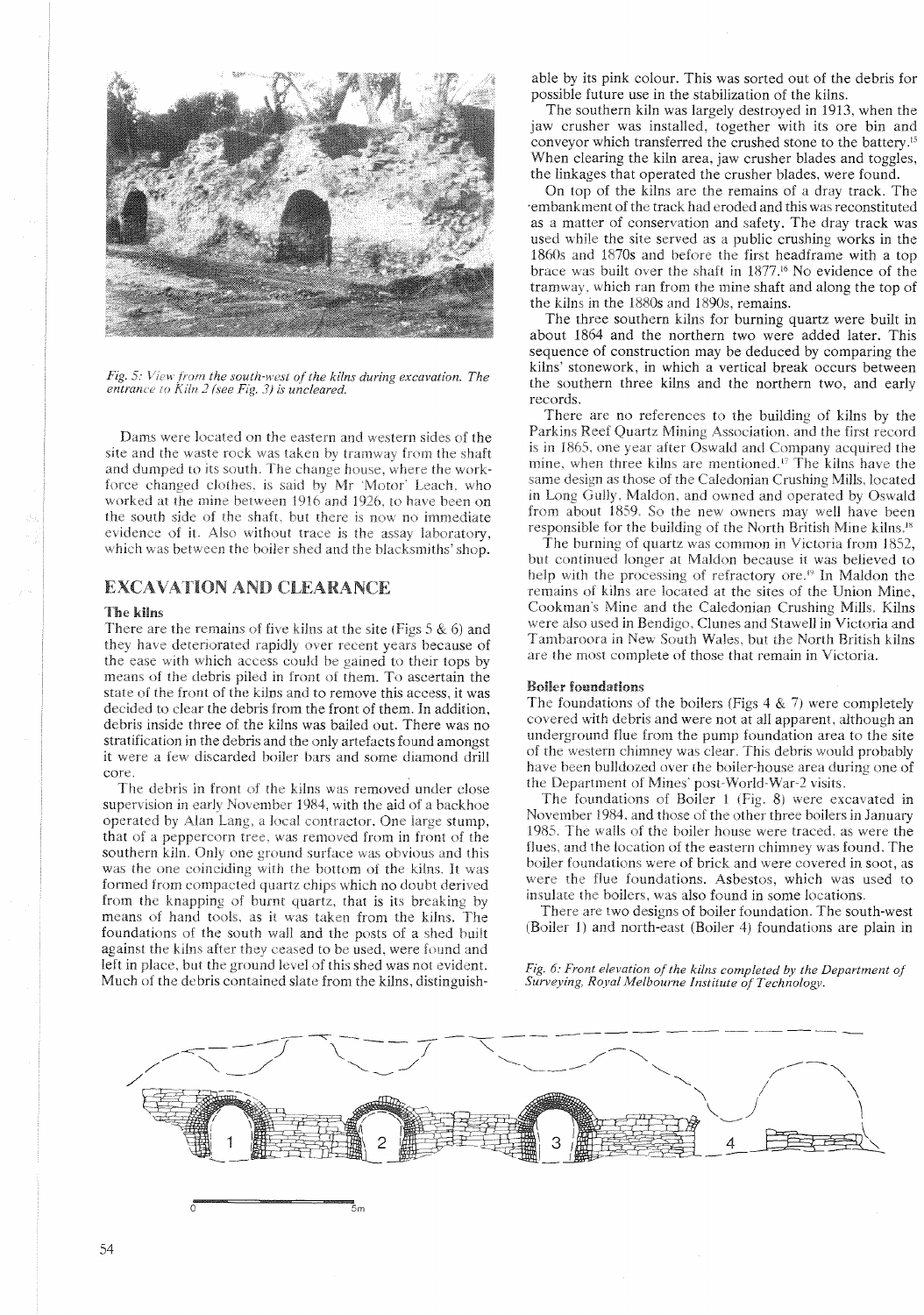section along their entire length and were for Cornish flue boilers, 26 feet (7.9m) long by 6 feet 6 inches (2m) diameter.<sup>20</sup> The other two foundations are shorter and are indented in two places on each side to form the flues. In some cases these were lined with asbestos. These foundations were for highpressure return-tube boilers, 16 feet (4.9m) long by 7 feet  $6$  inches (2.3m) diameter.<sup>21</sup>

The bricks forming the south-west boiler foundation were of a local variety, indicating that the foundation was built before the arrival of the railway in 1876. Local bricks were of an inferior quality and were not produced when the better Melbourne bricks became available. The south-west boiler was a Cornish boiler, the only type common before that date and was flued to the western chimney. rather than the eastern one which was next to the boiler house. The plan of the brickwork and stonework (Fig. 4) reveals that the south-west boiler, Boiler 1, was a discrete unit which was built before the others to provide steam for the pump engine and maybe the first winder.

#### Pump engine and winder foundations

The pump engine and winder foundations required the removal of vegetation from them which was hastening their disintegration and the removal of debris from around their bases. No archaeological excavation was undertaken next to these structures, although in the future it may be helpful to excavate against the pump foundations to ascertain if there were earlier phases than are evident in the above-ground brickwork and stonework.

The location of the first pump engine at the mine is not known but it appears that in the 1860s, one engine powered both the battery and the mine pumps.<sup>22</sup> With further sinking of the shaft, an independent pump engine would have become necessary and in 1877 it was reported that the first steam winder was constructed at the mine with a new headframc, 50 feet (15m) high.<sup>23</sup> Previously a whim would have been used.

The winding engine was renewed in 1887 with a 32-horsepower unit and a 75 feet (22.9m) high headframe, as the shaft was deepened beyond  $600$  feet  $(183m)$ .<sup>24</sup> Both the winder and the pumping equipment were replaced after the fire of 1890.<sup>25</sup> During this time the stonework of the pump engine foundations (Fig. 9), reveals that the pump engine was made more efficient by the addition of a vertical condenser. and in 1891 the replacement engine had a low pressure cylinder, thus making it a compound engine. This machine was made by the Harkness Foundry in Bendigo and served the mine until it closed.

## Compressor foundations

In early December 1984 these were cleared of debris. The backhoe was used to excavate the dirt which had fallen in around the foundations and the drain pipes were cleared. The last compressor located at the mine was a cross-compound two-stage unit. but there had been a number of other compressors used since the introduction of rock drills to the mine in 1880.<sup>27</sup>

## Engineering shop

For one week in November 1984 and another in January 1985, the eastern end of the workshop area, where a floor of crushed quartz remained, was carefully excavated. The foundations of the small engine which powered the machinery were cleared, as were the foundations of the heavy planing machine.<sup>28</sup> The excavation yielded large amounts of iron filings, which one would expect under such a machine.

## Blacksmiths' shop

The east wall of the blacksmiths' shop was cleared. There was a hearth in the centre of the wall, which can be seen from photographs to have had a low square chimney over it. The same photographs reveal that the blacksmiths' shop was a stone building of the construction now evident in the east wall foundations. A sounding within the building area produced



Fig. 7: Boiler Foundations  $3 \& 4$  from the north after excavation. The winder and pump engine foundations are at the rear.



*Fig.* 8: *Western end Boiler Foundation 1 with the pllmp crank foundations behind the* tile of *vranite cornerstones with slate and brick. Scale in 20cm divisions.*

soot, black sand and many nondescript iron off-cuts, confirming beyond doubt the one-time purpose of the building.

#### Other areas

The area west of the shaft has the foundations of the earliest period of the mine and was not touched during the recent work. The old boiler area has many tonnes of debris over it, the western chimney site has a peppercorn tree growing on it, the battery area has been burnt out and has deep holes in it, and the southern part of the battery shed area has a mullock dump over it. As the foundations date from 1860, work in this area would be very interesting but the cost of such work would be many times that which is now necessary to stabilize the exposed structures and until that is done, no further work should be contemplated.

The area of the cyanide plant comes from the last period of the mine. While detailed archaeological work in this area would not be dangerous as cyanide rapidly decomposes, it would be fruitless because of the temporary nature of much of the plant and would not improve our already complete knowledge of cyanidation. Instead it may be preferable to clear the area of unwanted vegetation, to spread something like fine crushed rock to lay the dust and to place interpretive signs about the area.

The chlorination plant has been almost completely removed. Only the foundations of the furnace appear to remain and